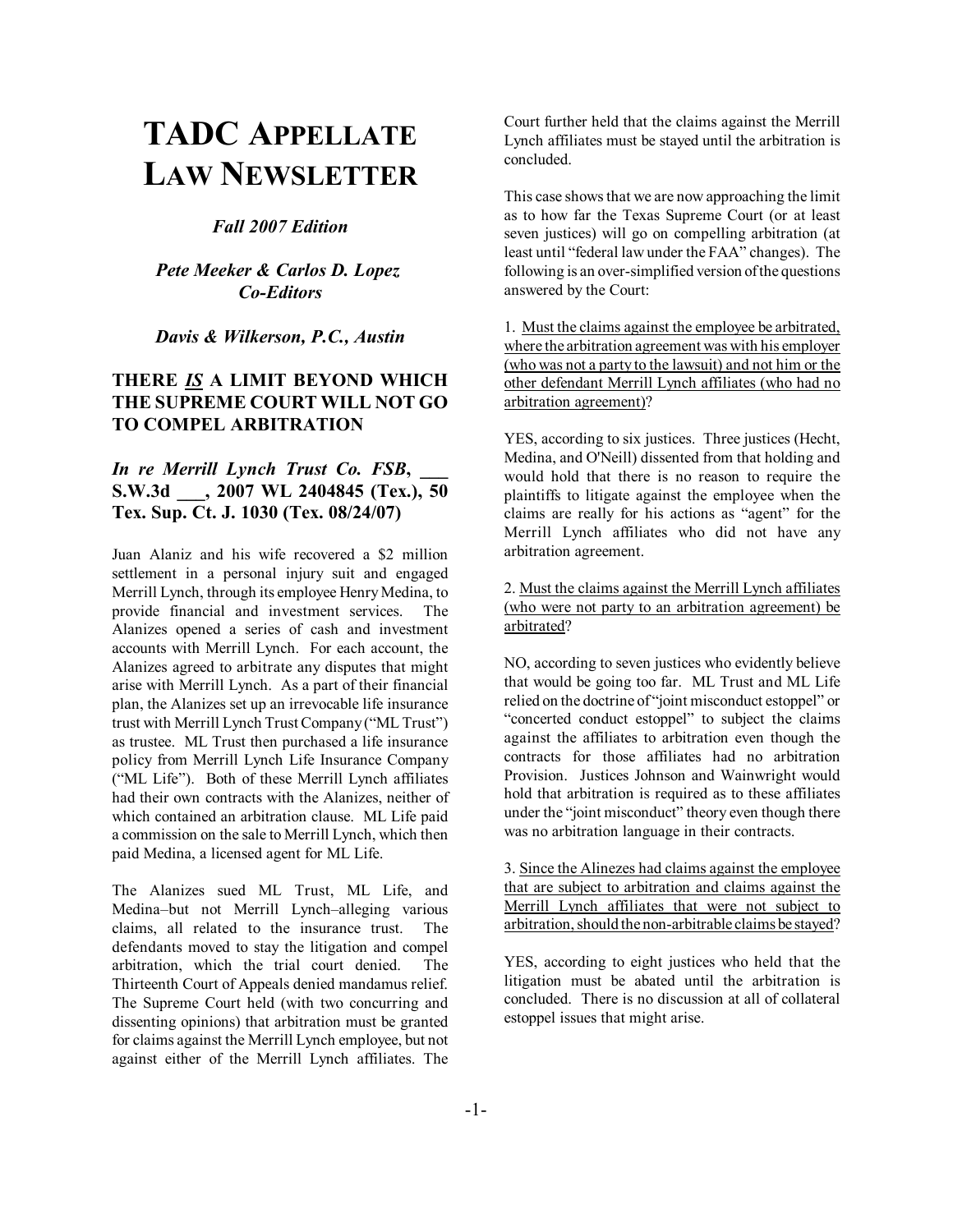# **BECAUSE OF PLAINTIFF'S DEATH ON APPEAL, COURT DECLINED TO ADDRESS ìIMPORTANT CONSTITUTIONAL ISSUEî UNTIL CASE FULLY LITIGATED AND ARGUMENTS FULLY DEVELOPED**

## *Kallam v. Boyd***, \_\_\_ S.W.3d \_\_\_, 2007 WL 1721947 (Tex.), 50 Tex. Sup. Ct. J. 899 (Tex. 06/15/07)**

Patient sued her health care providers for failing to diagnose her colorectal cancer. The trial court granted partial summary judgment dismissing her claims of negligence that occurred more than two years before she filed suit as being barred by limitations. The court of appeals reversed in part, concluding that the Open Courts provision of the Texas Constitution precluded application of the statute of limitations to bar claims before the plaintiff reasonably could have discovered them, and remanded the case to the trial court. The Supreme Court initially granted the defendants' petitions for review to decide this issue, but shortly before oral argument, the plaintiff died.

The Court withdrew its order granting the petitions for review as improvidently granted and denied the petitions for review. The plaintiff's death did not affect the court of appeals' judgment or the continuation of this appeal, but because of "the change" in the posture of the case," the Court declined to address the "important constitutional issue" that is presented. The Court explained that although it has held generally that "wrongful-death and survival claimants cannot establish an open-courts violation because they ëhave no common law right to bring either,' " the plaintiff's counsel and amicus curiae contend that the rule should be different in this case because the plaintiff's death while on appeal resulted directly from the negligent misdiagnoses and denying Open Courts protection to her family's statutory claims on these facts would subvert public policy goals.

Stay tuned.

# **COURT OF APPEALS APPLIED WRONG "NO EVIDENCE" STANDARD OF REVIEW**

# *Goodyear Tire and Rubber Co. v. Mayes,* **S.W.3d \_\_\_, 2007 WL 1713400 (Tex.), 50 Tex. Sup. Ct. J. 886 (Tex. 06/15/07)**

The plaintiff injured in a vehicular accident brought a negligence action against the driver and the driver's employer. The trial court granted a take-nothing summary judgment in favor of the driver's employer, and the plaintiff appealed. A divided court of appeals reversed the trial court's judgment. The Supreme Court held that the court of appeals erred in considering only the evidence favorable to the nonmovant, ignoring undisputed evidence in the record that cannot be disregarded. The court reiterated the rule that an appellate court reviewing a summary judgment must consider whether reasonable and fair-minded jurors could differ in their conclusions in light of all of the evidence presented. In doing so, it must consider all the evidence in the light most favorable to the nonmovant, indulging every reasonable inference in favor of the nonmovant and resolving any doubts against the motion.

## **REITERATION OF JNOV STANDARD OF REVIEW**

## *Central Ready Mix Concrete Co., Inc. v. Islas***, 228 S.W.3d 649, 50 Tex. Sup. Ct. J. 971 (Tex. 06/29/07)**

An injured employee obtained a jury verdict against his employer (who carried no workers' compensation insurance) and the owner whose truck he was repairing. The trial judge entered a take nothing JNOV for the latter, but the court of appeals reversed. The Supreme Court reversed and reinstate the trial court's judgment.

In its memorandum opinion issued a few months before the Supreme Court's landmark decision in *City of Keller v. Wilson*, the court of appeals said it would ìexamine the record for evidence supporting the jury finding and ignore all evidence to the contrary." This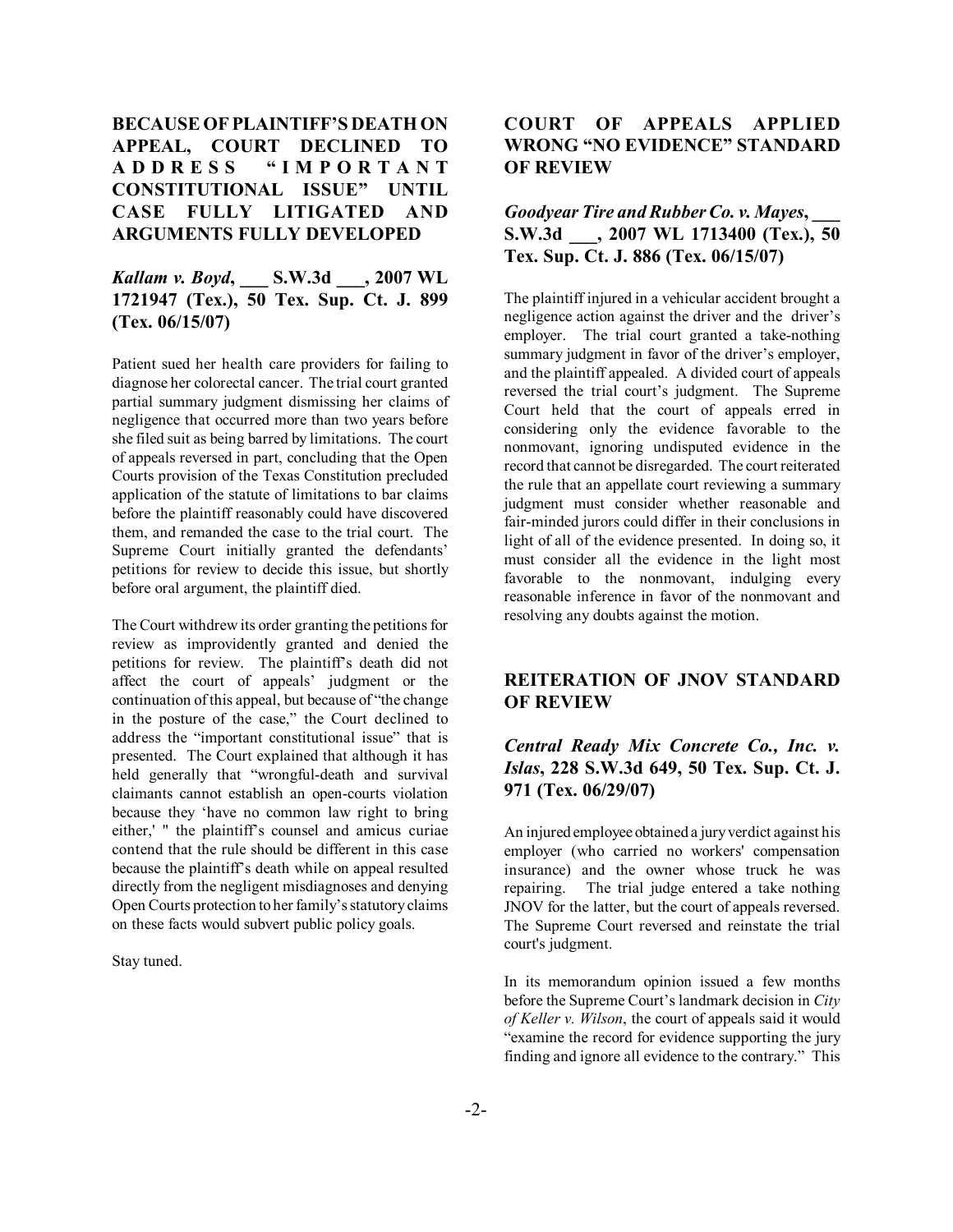standard is proper so long as a reviewing court keeps in mind that some contrary evidence cannot be ignored. The standard for reviewing a JNOV, like all other motions rendering judgment as a matter of law, requires a reviewing court to credit evidence favoring the jury verdict if reasonable jurors could, and disregard contrary evidence unless reasonable jurors could not.

# **MANDAMUS RELIEF IS AVAILABLE TO ENFORCE FORUM-SELECTION CLAUSES MANDAMUS & INTERLOCUTORY APPEAL JURISDICTION**

### *In re AutoNation, Inc.***, 228 S.W.3d 663, 50 Tex. Sup. Ct. J. 960 (Tex. 06/29/07)**

AutoNation, which owns a national chain of automobile dealerships, brought suit in Florida to enforce a covenant not to compete against a former employee, who had been general manager of one of its Texas dealerships. In the employment contract containing the covenant, AutoNation and the employee had agreed to litigate any disputes arising under the contract in Florida under Florida law. Later, the former employee and his new employer sued AutoNation in Texas, seeking declaratory judgment that the non-compete obligation was governed by Texas law and was unenforceable. The employee cited an unpublished Florida case (involving AutoNation and another of its Texas employees) in support of his argument that the Florida court would apply Florida non-compete law, which the employee contended would "yield a result that offends Texas public policy." The trial court concluded that "it is probable the covenant not to compete is unenforceable in Texas," and it accordingly declined to dismiss or stay the Texas action and enjoined AutoNation from pursuing the first-filed Florida action.

AutoNation filed a notice of accelerated appeal of the injunction order, and the following week it filed a petition for writ of mandamus in the court of appeals. The court of appeals denied mandamus relief on the grounds that an adequate remedy at law was available to AutoNation, namely its interlocutory appeal. In the interlocutory appeal, the court of appeals affirmed the anti-suit injunction.

AutoNation then sought mandamus relief in the Supreme Court. The Supreme Court granted AutoNation's petition for writ of mandamus, holding that mandamus relief is available to enforce forum-selection clauses. Such clauses generally should be given full effect and should control absent a strong showing that they should be set aside. Accordingly, forum-selection clauses-like arbitration agreements  $(described by the Court as "another type of)$ forum-selection clause")—can be enforced through mandamus.

Note the jurisdictional question raised by AutoNation's seeking mandamus relief in the Supreme Court from the anti-suit injunction affirmed by the court of appeals. The court of appeals decision in the interlocutory appeal of the anti-suit injunction was final (absent Supreme Court conflicts or dissent jurisdiction). The Supreme Court stated that the relief sought by AutoNation by way of mandamus was broader than the relief from the temporary injunction that was the subject of its interlocutory appeal to the court of appeals. The interlocutory appeal was necessarily limited to challenging the anti-suit injunction against litigating the dispute in Florida or elsewhere, *see* CP&RC ß51.014(4), whereas the mandamus petition to the Supreme Court sought dismissal of the entire Texas action, or alternatively a stay of the suit. The Supreme Court determined that it had mandamus jurisdiction regardless of the finality of the court of appeals' ruling in the interlocutory appeal of the temporary injunction. Specifically, "[w]e are not divested of mandamus jurisdiction because we lack appellate jurisdiction."

# **APPELLATE MOTION TO REDUCE BOND &SET AMOUNT FOR SUPERSEDEAS**

#### *Flores v. StarCab Co-op Ass'n, Inc.***, 2007 WL 2296166 (Tex. App.–Amarillo 08/10/07)**

This opinion was issued in response to the appellants' motion to reduce the supersedeas bond amount. The trial court entered a take nothing judgment against the plaintiffs and awarded the defendants attorney's fees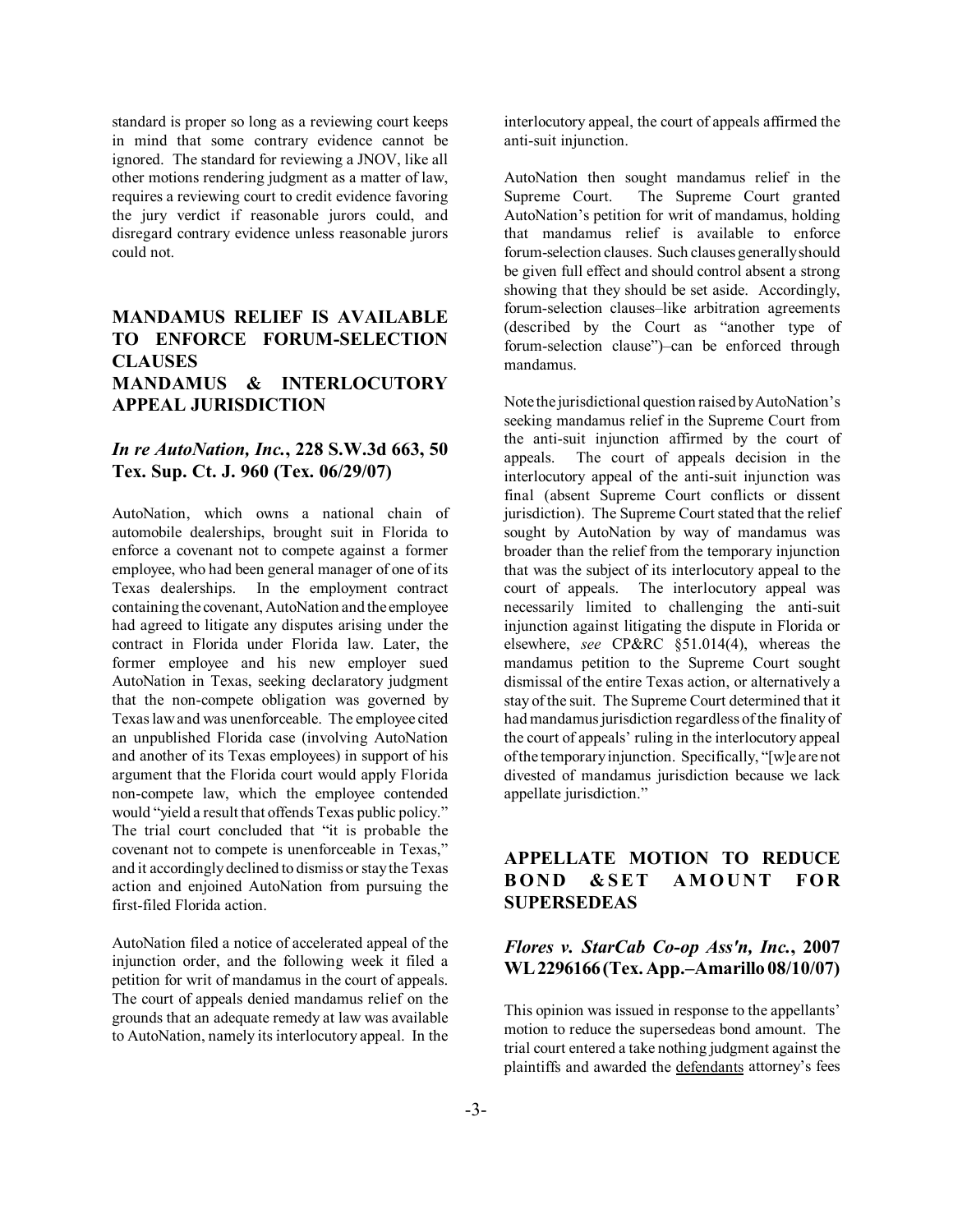totaling \$123,500, making the plaintiffs and their attorneys jointly and severally liable for the fees. The trial court required the supersedeas bond to include the attorney's fees award amount. The plaintiff-appellants challenged the amount of the bond, contending that the fees were imposed as sanctions, did not constitute "compensatory damages awarded in the judgment" under the language of T RAP  $24.2(a)(1)$ , and therefore need not be secured by supersedeas.

The court of appeals did not reach the substance of the issue and instead overruled the motion because the appellants had not provided an *evidentiary* basis on which to conclude the trial court had abused its discretion with regard to the amount of security needed to supersede the judgment. The court of appeals viewed the motion as one that must be evaluated in light of the procedural context in which the trial court made the attorney's fees award and noted that the appellants' motion contained no discussion of the record or page references to aid the court.

The lesson for appellate practitioners is to include sufficient record evidence in your motion to support your description of the bases for the trial court's award of attorney's fees and the reason why it was wrong.

## **PAIN & SUFFERING, MENTAL ANGUISH, & FUTURE MEDICAL EXPENSES ARE INAPPROPRIATE FOR SUMMARY JUDGMENTS**

## *Rivera v White***, \_\_\_ S.W.3d \_\_\_, 2007 WL** 2480546 (Tex. App.–Texarkana 09/05/2007 **06-07-00019-CV)**

The Court of Appeals reversed & remanded, in part, this summary judgment rendered in favor of P in an auto accident case. The Court held that awards for pain & suffering, mental anguish, & future medical expenses are unliquidated damages that cannot be proven with the necessary degree of certainty for a summary disposition. It also held there is no pleading or summary judgment evidence to support the award for lost income or attorney's fees. It affirmed the summary judgment as to the proven damages of the value of the van & medical expenses paid by P as a result of the accident.

# **SUPREME COURT CONTINUES TO INSIST THAT THE CART NOT COME BEFORE THE HORSE**

## *In re Allied Chemical Corporation, et al., 227 S.W. 3d 652 (Tex. 2007)*

This is an opinion on a petition for writ of mandamus by Defendants in a mass tort action who sought to prevent the case from going to trial because they could not learn through discovery what it was they would be defending. Brilliant!

This case was filed by approximately 1900 Plaintiffs against 30 defendants in Hidalgo County. Essentially, plaintiffs alleged they were exposed to a "toxic soup" of chemical fumes and leaks from nearby pesticide mixing and storage facilities. After five years on the docket, the trial judge consolidated five plaintiffs and set that case for trial to commence in just six months.

Shortly after the order setting trial, the Texas Supreme Court issued *In re Van Waters & Rogers, Inc.*, 145 S.W.3d 203, 208 (Tex. 2004). In that case the Court reversed a similar order, in a similar case, in the same county, holding that in a case such as this where the allegations were mired in generalities that "the tort is immature."

Defendants argued the impropriety of the consolidations to the trial court based on *In re Van Waters & Rogers, Inc.*, but the judge was not persuaded to change the order. Defendants then petitioned for writ of mandamus in the13<sup>th</sup> Court of Appeals which was denied. When the Supreme Court granted a stay and requested full briefing the plaintiffs adjusted their position. On motion of the plaintiffs, the trial court then modified its order and set only one plaintiff's case for trial. This arguably made the issue of consolidation moot. However, the Court noted that this action by the trial court did not solve the issue because hundreds of similar claims remained, and because the plaintiffs maintained they had no duty to supplement their discovery to articulate causation by experts, that left open the possibility that this scenario would unfold again. The Court found this to be a situation "capable of repetition in a manner that evades review" which required that mandamus issue.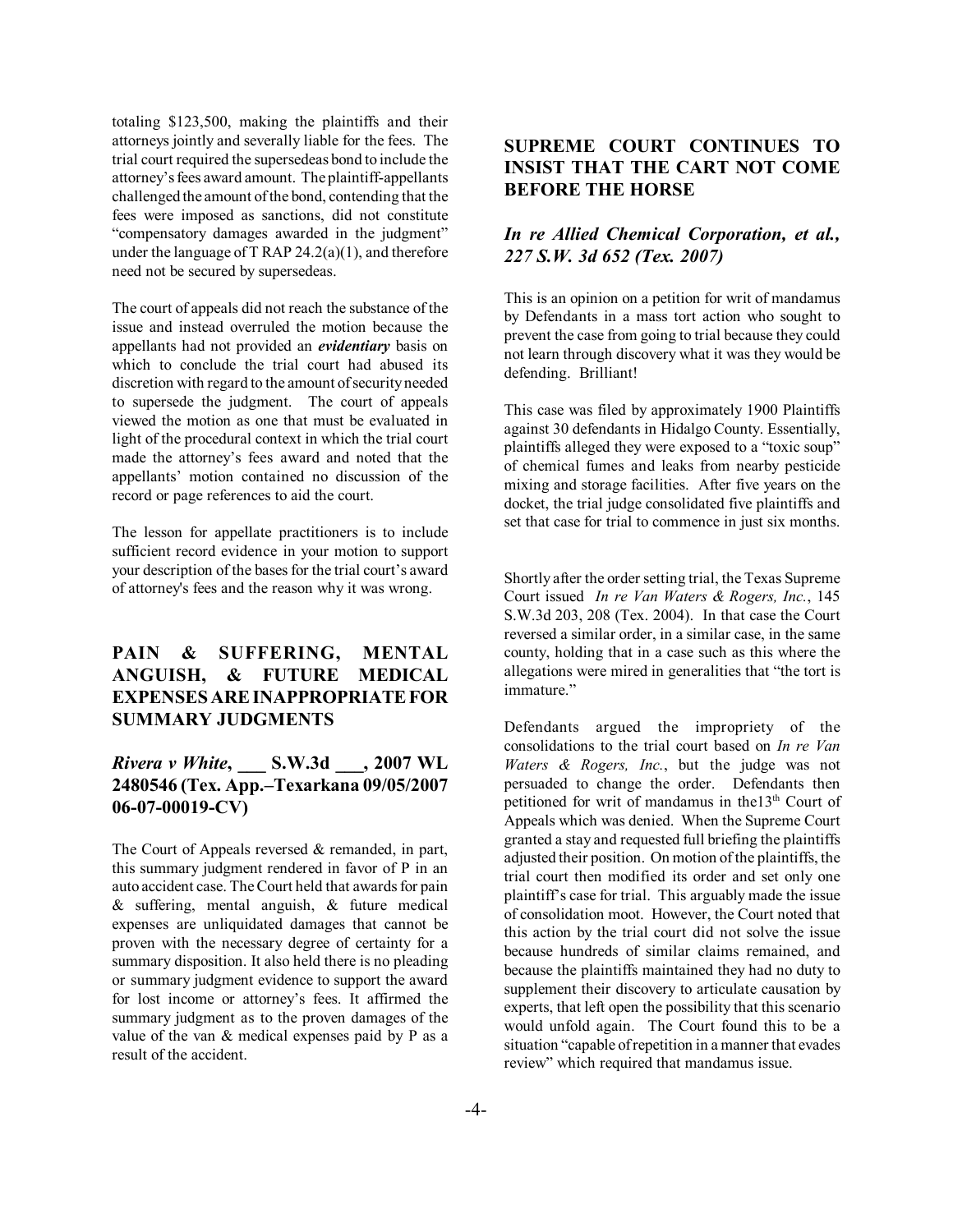In its analysis, The Court reminded us that since 1847 the law has been that trial courts' discretion is such that they may "set trials as they wish" but not where doing so would deprive a party of a just defense or jeopardize their rights in any way. Litigation in this era requires new applications of this rule as the Court did 11 years prior in *Able Supply Co. v. Moye*, 898 S.W.2d 766 (Tex. 1995) where the Court held that in a mass tort case involving hundreds of parties and complex causation issues a trial judge cannot postpone responses to basic (i.e. essential) discovery until shortly before trial.

Although five years had passed since filing the case, the plaintiffs all responded either "not applicable" or that "none of their treating physicians" could do so. The Court likened the abject failure/refusal to disclose the evidence on causation to *Able Supply* and based this decision largely on that holding.

The Court conceded in deference to the dissenting opinion that it generally does not employ mandamus to take up complaints about trial settings or orders refusing to compel discovery, but reiterated the three reasons for doing the latter in *Able Supply* which were also present in this case:

> (1) When a discovery order imposes a burden on one party far out of proportion to any benefit to the other. In analyzing these facts the Court reasoned, "The burden of making 30 defendants prepare in the dark for 1,900 claims is far out of proportion to the benefit of giving the plaintiffs more time (after five years) to decide who or what injured them. Filing thousands of claims like those here requires only a reasonable inquiry and belief that they are not groundless; recovering on them requires considerably more. In the meantime, thousands of hours and millions of dollars may be needlessly wasted if the claims can never be proved. Mandamus is appropriate in such cases to avoid this ëmonumental waste of judicial resources<sup>"</sup>

(2) When a denial of discovery goes to the heart of a party's case. The

Court stated there are many cases in which it is perfectly reasonable to conduct discovery up until 30 days before trial. But in suits like this one, denying discovery until then goes to the very heart of this case, as well as what our justice system is supposed to be about.

(3) When a discovery order severely compromises a party's ability to present any case at all at trial. The Court reasoned that if Plaintiffs cannot name an expert to make this "vital [causal] connection" that Defendants cannot prepare for trial.

Ultimately, the Court conditioned issuance of a writ of mandamus on the trial court acquiescing in the directive to vacate its order setting trial until such time as the Plaintiffs disclose who will connect their products to the plaintiffs' injuries and are afforded reasonable opportunity to prepare for trial after this revelation.

# **WHEN IN DOUBT, LET THE TRAP RULES BE YOUR GUIDE**

*Ptomey v. Texas Tech University,* **2007 WL 1660735 (Tex. App.–Amarillo 2007) and** *Ptomey v. Texas Tech University,* **2007 WL 1964559 (Tex. App.–Amarillo 2007)** 

The Amarillo Court of Appeals issued consecutive, *per curiam* opinions in this appeal which considered the appellate rules on briefing requirements. The decisions are somewhat generous in affording the appellant multiple opportunities to file a compliant brief, and for practitioners these opinions represent a tale of how not to proceed.

Appellant had been granted four motions for extension of time in which to file her brief. Appellant then filed a brief which did not substantially comply with Rules of Appellate Procedure as the brief was not signed; lacked the requisite certificate of service; and was devoid of a prayer for relief. *See* Tex. R. App. P. 9.1(a), 9.5(e), 38.1(i). Moreover, the brief also failed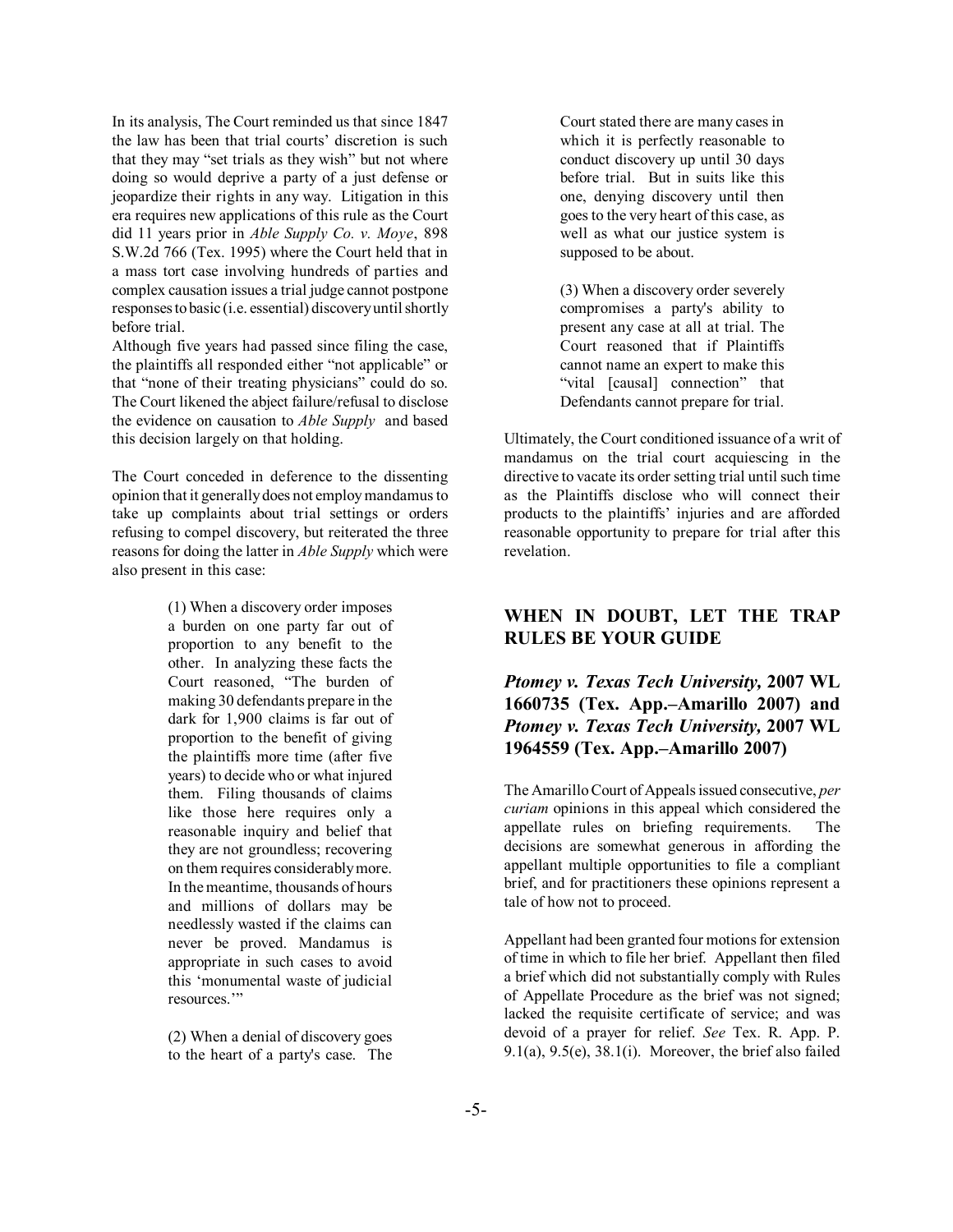to conform to the formatting requirements of Rule 9.4(d) and (e).

Nevertheless, the Court afforded Appellant an opportunity correct the brief, or in essence ordered that Appellant do so, but she did not seize this opportunity. The Court of Appeals then dismissed for want of prosecution and failure to comply with the Court's directive resulting in the first opinion cited above. *See* Tex. R. App. P. 42.3(b) & (c).

The unwavering appellant then filed a verified motion for rehearing and sought reinstatement of the appeal asserting a laundry list of reasons for the failure including that counsel never received the court's notice to correct the deficient brief and that counsel was "unaware" the brief did not comply with the rules. Appellant also requested the Court receive the brief for filing even though it was not compliance with Rule 9.4, or allow the filing of the brief despite that it did not comply with the page limitations of Rule 38.4. In response to the averment regarding "court rules" the Amarillo Court of Appeals noted that, "This [C]ourt has not adopted local rules. The Texas Rules of Appellate Procedure govern briefing practice in this court."

Appellee filed a response in opposition to both reinstatement and enlargement of the page limitation. Appellee argued the history of delay in the prosecution of the appeal and challenged counsel's stated reason that she did not receive notice of the briefing defects before her appeal was dismissed. Undoubtedly to the chagrin of Appellee, on this issue the Court opined, ìThe procedural history of this appeal suggests appellant's counsel has given less-than-thorough attention to the Rules of Appellate Procedure, but it does not present an objective basis on which we can conclude counsel timely received, but mis-read or disregarded, our notice of his briefing deficiencies and direction to file a corrected brief. Relying instead on counsel's integrity, we grant appellant's motion for rehearing and reinstate the appeal."

The Court did deny the appellant's request to suspend application of the briefing rules and directed Appellant to file a brief in compliance with the applicable Rules of Appellate Procedure and admonished that if a conforming appellant's brief was not timely *received* by the clerk, the appeal will be dismissed without further notice.

## **IS THERE A DOCTOR IN THE HOUSE? SUPREME COURT CLARIFIES WHEN EXPERT MEDICAL TESTIMONY IS REQUIRED**

## *Guevara v. Ferrer,* **\_\_\_ S.W.3d \_\_\_, 2007 WL 2457760 (Tex. 2007)**

In this appeal arising from a jury verdict for the Plaintiff in a car wreck case, The Texas Supreme Court considered whether expert medical testimony was required to support a finding that an automobile accident caused medical expenses of over \$1 million. In deciding this case, The Court clarified its holding *Morgan v. Compugraphic Corp.,* 675 S.W.2d 729 (Tex.1984).

The only testimony at trial regarding damages came from two surviving relatives of the elderly gentleman who was injured in the car wreck and ultimately died several months later. The testimony indicated the decedent was wearing his seatbelt and that after the accident was screaming, moaning, and complaining of a stomach ache. A surviving relative testified, without objection, that the decedent underwent abdominal surgery on the night of the accident and then an additional abdominal surgery because the first surgery was not healing properly.

Neither party introduced medical records of the lengthy, initial hospitalization nor any testimony of a health care provider (i.e. competent witness). However, multiple medical bills were admitted evidencing a period of hospitalization, almost entirely in an intensive care unit, from October, 2002, until February 2003, followed by an additional two weeks in a continuing care facility. The only medical record introduced on that two-week admission was a mere physician's note which listed decedent's chief complaint upon admission as "shortness of breath."

The defendant driver moved for a directed at verdict the close of evidence and argued there was no evidence that the course of treatment and lengthy hospitalization were caused by the accident. Plaintiff argued that evidence of the *sequence of treatments* following the accident, coupled with the family's testimony about the accident and the decedent's pre-accident medical condition were sufficient to establish the requisite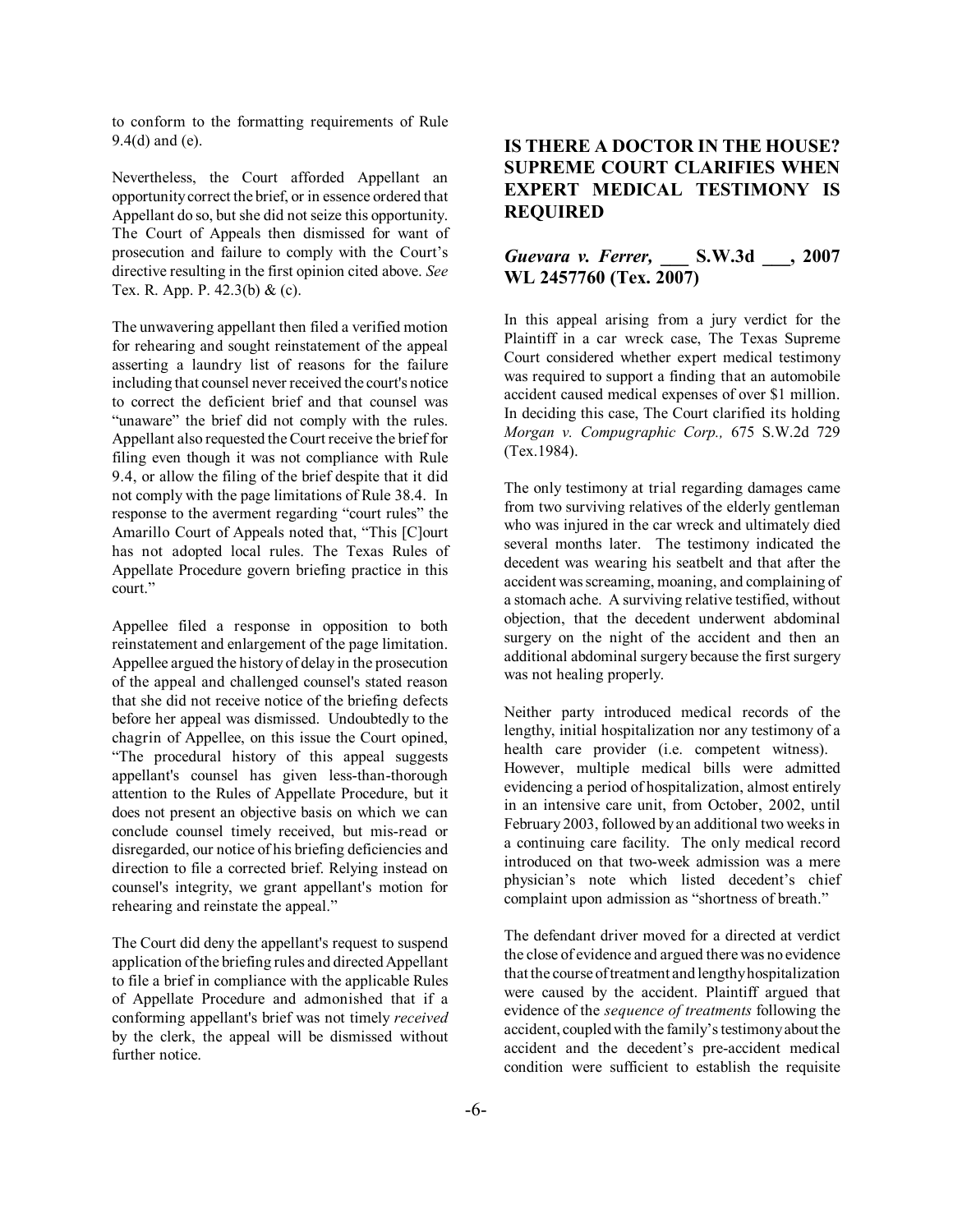causal relationship. The trial court denied the motion for directed verdict. The jury then found damages in the amount of over \$1.1 million for medical expenses and \$125,000 for pain and mental anguish.

The driver then moved for judgment notwithstanding the verdict based, in part, on the same causation arguments raised in the motion for directed verdict. The trial court granted the motion and entered a takenothing judgment. Plaintiff appealed.

The court of appeals held that legally sufficient evidence of causation existed and concluded that the testimony met the holding in *Morgan* because it ìestablished a sequence of events which provided a strong, logically traceable connection between the event and the condition" such that a layperson could "determine, with reasonable probability, there was some evidence of the causal relationship between the event and the condition." The court of appeals reversed and remanded for entry of judgment based on the jury's verdict.

Appellant argued in this appeal that the use of *Morgan* to support a "*post hoc, ergo propter hoc*" reasoning ("after this, therefore because of this," Black's Law Dictionary 1186 (7th ed.1999)) beckoned that *Morgan* be reexamined. Appellant urged *Morgan* should be overturned to the extent it is inconsistent with the rule that expert testimony of causation is required in cases involving complex medical conditions.

The Supreme Court reiterated the well-settled j.n.o.v. standard of review: "When reviewing a court of appeals' judgment reversing the trial court's grant of judgment notwithstanding the verdict, we conduct a legal sufficiency analysis of the evidence. We review the evidence presented at trial in the light most favorable to the jury's verdict, crediting evidence favorable to that party if reasonable jurors could, and disregarding contrary evidence unless reasonable jurors could not."

The Court explained that the basic premise affirmed in *Morgan* is that competent evidence is required to prove the existence and nature of a condition and a causal relationship to the event sued on even though, in limited circumstances, the existence and nature of certain basic conditions, proof of a logical sequence of events, and temporal proximity between an occurrence and the conditions can be sufficient to support a jury

finding of causation without expert evidence. Thus, non-expert evidence alone is sufficient to support a finding of causation in limited circumstances where both the occurrence and conditions complained of are such that the general experience and common sense of lay persons are sufficient to evaluate the conditions and whether they were probably caused by the occurrence. Whereas, expert testimony is necessary to establish causation as to medical conditions outside the common knowledge and experience of jurors. The Court stated that competent proof of the relationship between the incident sued upon and the injuries or conditions complained of "has always been required."

The Court in applying the above principles to the underlying facts gave a pretty strong indication of the outcome when it enumerated the following list of medical conditions upon which the jury based its verdict: (1) at least two abdominal surgeries; (2) three separate confinements in health care facilities, one of which was for over three months; (3) a great variety and quantity of various pharmaceutical supplies, medicines, and drugs; (4) numerous varied laboratory procedures; (5) extensive treatments for respiratory failure and therapy; (6) physical therapy of various kinds; (7) treatments for kidney failure; and (8) a great assortment and quantity of "central supply" and miscellaneous medical charges. The Court stated, ì[Appellee] maintains that a legally sufficient causal link was established as to all the conditions and treatments for them even though no expert evidence provided such a link. We disagree."

Absent proof (through expert testimony) of the conditions and their causes, judgment for the medical expenses is not supported by legally sufficient evidence. The Court conceded that the affidavits proffered to prove up the medical bills were evidence that those expenses were reasonable and necessary, but were not competent evidence of the nature of the conditions nor their causal relationship, if any, to the car wreck. Likewise the Court found the few medical records for admission and consultation by physicians several months after the accident were essentially too attenuated to establish causation for all of the prior medical treatments. However, the Court did note that there was legally sufficient evidence that some of the medical expenses were causally related to the accident. Yet the evidence was not legally sufficient to prove which conditions generated the medical expenses on